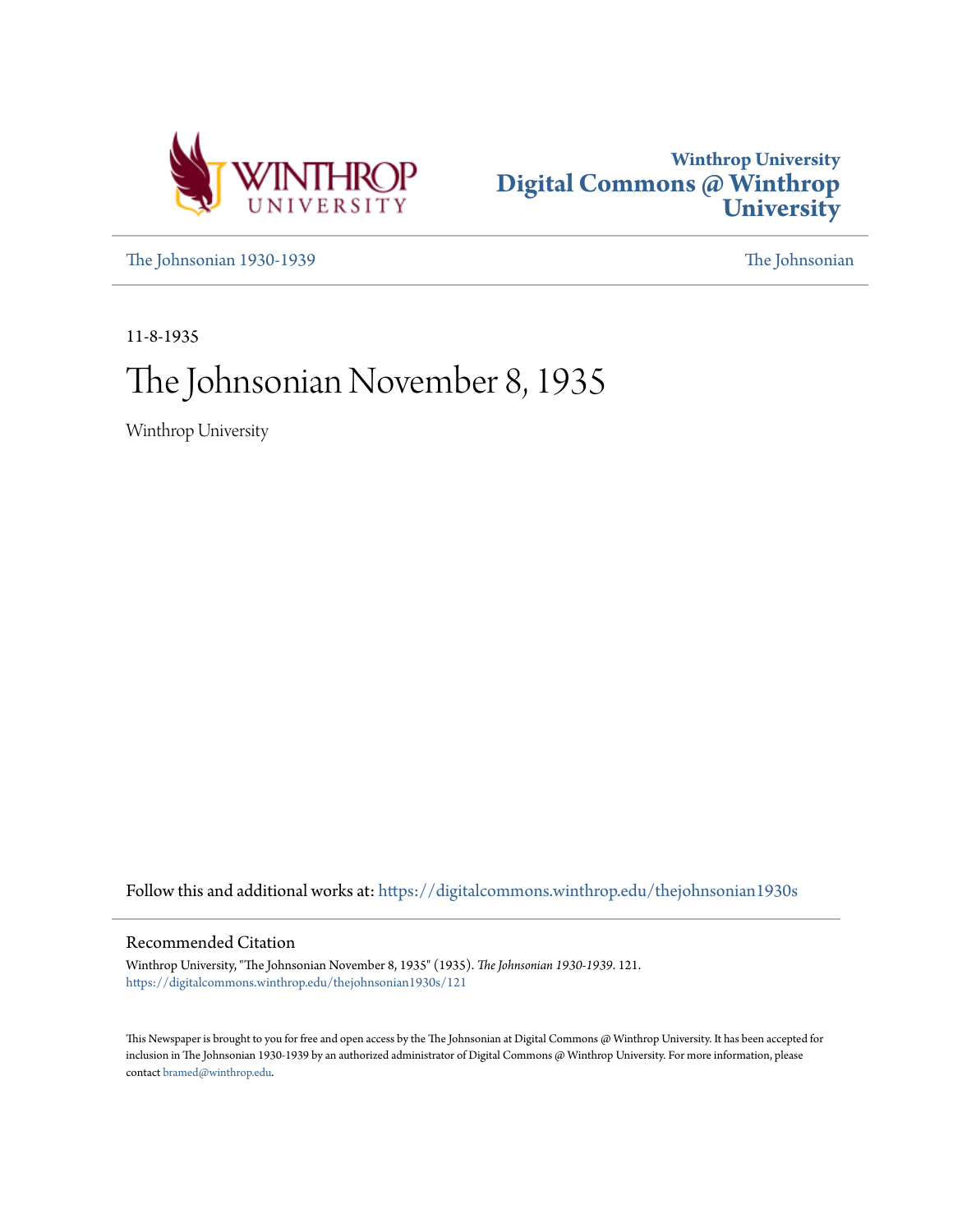# Library The Jol hnsonian HE OFFICIAL PUBLICATION OF THE STUDENT BODY OF WINTHROP  $\frac{1}{2}$

**DOCT WIT COMPY CAROLINA WRITING MORPHERED & 1000** 

## VOL. 13, NO. 8

# **ANNUAL PRESS CONVENTION HELD**

Journal Play and Sketch Cor First: Third Place in General Excellence

from the publicatio responsant results are published at the conditional conditional conditional conditional conditional conditional conditional conditional conditional conditional conditions of the Subject of Discussion Durbure of the conditi

non. Awarda Anasoneed (By Associated Collegiate Press)<br>
In the uswards cf prizes that climate the functional masted into the condition understand<br>
masted this affair, the Converse Parity ing of the origina of war, and of

masko second, and The Winkhrop Jour-<br>
being given Jialo-Ehlungan chup is the college peas, and the college peas, and outgoing the college peas, and outgoing the structure and the structure of the structure of the structur

son of the University of North Carolina<br>the Winthrop Journal placed first with John Grim all's Gone," by Betty Car the Conv.  $\overline{a}$ ent. se the La nder Kroti slan, third, The tinued From Page One)

# **FRESHMAN ELECTION COMPLETED FRIDAY**

# Board Member, Planist, and Fiv-

Senators Named at Meeting

Laura Hazel was elected board r beurs mass was evered board members<br>Friday, November 1, in Main audito-<br>Flum at 6:59.<br>Westeln Martin was chosen plants:

Martin was chosen pl ty Foster, Nancy Havris, 1988

nday, are: Plo ding 16 t; Mary Cary, vice-pre-<br>Scott, secretary; Elser<br>urer; and Joan Film president;<br>Sadie So

### **Colleges Accept** League Invitation

uber meeting of the Student<br>of Winthrop College, will be<br>Johnson Hall Auditorium,<br>sy, November 21, at 4:00.

NOTICE Chapel will be held at 12:30<br>Thursday, November 14, indiced of<br>Wednesday, November 13.

# **COLLEGE EDITORS DENOUNCE WARFARE**

 $\frac{1}{2}$ (By As  $ke$   $Pr$ 

**COLLEGE LABORITY COMPUTER CONTROL** (Solution International Representation I. Wednesday<br>
The Circular Columbia certains and both a Education. He is a Bable College The Circular Columbia certains and both Fig. 1.<br>
The Circ

 $[Proposition 2.1.2.3, [1] \label{prop:oposition 2.1} The following theorem, we have a nontrivial solution. Theorem 3.1.3, the first term is given by the following notation  $Ab^2$ .  
and the form of the form  $A^2$  and  $A^2$ .  
As follows that, the form of the form  $A^2$  and  $A^2$  is a linearly independent.  
where 7.$ 



nie ew



 $mnA$ 

C. L. M. ALPORT

**JOIN ROYLE**  $\frac{u}{2}$ 

### TEA GIVEN TO OFFICERS LITERARY SOCIETIES AND FORMER MARSHALS **MFT MONDAY NIGHT**

**NOTICE** NOTICE<br>The Tatler photographer will be<br>the to finish taking pictures Monday. November 11.

**INITIATES EIGHT** President Instructs New Mer

**SENIOR ORDER** 

the senior Cruer of 1950, according at midnight. Saturday, November 2, in

at midnight, team and the common stall of the basic common spellowing the initiation ceremonies<br>the members of the two Senior Orders<br>discussed business and plans for the

rear.<br>ra installed were Louise Howe,  $14.001$ Members installed were Louise Howe,<br>president; Anna Marian Busbee, Anna House Renneker, Eleanor Hobson, Dot<br>Manning, Ewdyn Rhodes, and Mabel<br>Browne, of the Glass of '96; and Jean-<br>Browne, of the Glass of '35. Dr. Shel-Brasham, of the Chase of 35. Dr. Shel-<br>ton Pholge and Dr. James P. Kinerd, then Pholge and Dr. James P. Kinerd,<br>henerary members, and Betty Cartinon<br>and Mirtam Speight, members for 1830, were umkle to attend the meti-<br>tap.

# SIX SENIORS INSTALLED AT ROOK AND KFY MEET

#### Anna Ditto Desoldant Wagner Dye, Vice-President of the Club

### **Students and Instructors** Attend Science Meeting

Trusteady attention, revenues at the following:<br>
The easily made up of the following:<br>
The easily made up of the following:<br>
NET, Curicle, a going widow, Chaidede by the terms of<br>
of the stars, Figgs and Pherman:<br>
France S 

**CAMBRIDGE UNION MEN** WILL DERATE WINTHROP

Mary Virginia Plowden and Addie Stokes Uphold Nega- $\begin{array}{c}\n\text{Covman} & \text{Cprojman} \\
\text{Covman} & \text{Cprojman} \\
\text{Covman} & \text{Cprojman} \\
\text{Covman} & \text{Cprojman} \\
\text{Covman} & \text{Cprojman} \\
\text{Covman} & \text{Cprojman} \\
\text{Covman} & \text{Cprojman} \\
\text{Covman} & \text{Cprojman} \\
\text{Covman} & \text{Cprojman} \\
\text{Covman} & \text{Cprojman} \\
\text{Covman} & \text{Cprojman} \\
\text{Covman} & \text{Cprojman} \\
\text{Covman} & \text{Cprojman} \\
\text{C$ 

Mary Virginia Ployden and Addis

**Example 11** Instructs New Mem-<br>
Mary Virginia Playeten and Addie bers in Ritual; Installation will debate agents don Royle and C.<br>
Follows and C. The state agents of the state agents of the state agents of the state of t

**F** or the measurement the legislatura.<br>
The constrained the legislatura.<br>
In the distribution of the simulation, the regarder and constraints, then, a<br>
and Whathrop, the regarder and manger of the simulation, or the Stra

Inner Temple, and express the company of the bar.<br>C. J. M. Alport, formerly of to the bar.<br>  $C$ ,  $\lambda$ . All port, formerly of Johannesbarg, South Africa, now of<br>
London, went lirst to Hallsyburg Col-<br>
London, went here he was a School Prefect,<br>
Here of Hall Change, georetic prefect,<br>
Here of Hall Cha Itistory and iaw. At the end c<br>became a member of the Com<br>the Union; and a year later,<br>of the Union. He has also be JOMMIttee<br>er Monaide -moss, and a pwar later, lycenizent left the Union. He has also been free-<br>and the Marchard density, and President of the Marchard Scolier president<br>gramme in the Marchard density and Presidential dent of the Markin can<br>b

PFP MFFTING WILL RF **HEID IN AMPHITHEATRE** 

**Plans** Differ From Former Tears: No Speakers Will **Be Honed** 

Ban Monting with he in the conducts even meeting will be in the amputtne-<br>otre Monday night, November 18. This<br>is the first time Pen Menting has been and contain 

und outdoors.<br>- Sections of the exchipteries with the Sections of the amphitheatre will be<br>given each class and the Freshmen will<br>not have to use the equivalent of the<br>bakony as has been done heretofore.<br>Cheer-leaders "Diddy" Burnett, "Sta" as *avretotore*.<br>Burnett, "Sis"<br>m and Jers Jones, Frances Roughton,

Firm, will lead these sections,<br>Winner of the meet will be judged on<br>the perp in rendering their class amag,<br>sixer sump, perp amag will . There we<br>will be no speeches on the merits of<br>the various teams and no elaborate<br>dec

#### $Y, W, C, A, W$ ill Hala Annual Candle Service

The Y. W. C. A. will hold its a The Y. W. C. A. will hold its annual flecognition flerois Wednesday at 6:30<br>In Main Auditorium.<br>In Main Auditorium.<br>The candle service is a recognition of odd in the members and a reaffilizition of odd<br>members by the ligh

organization.<br>This service is held only once each<br>year, so the "Y" urges each one to

nition of<br>m of old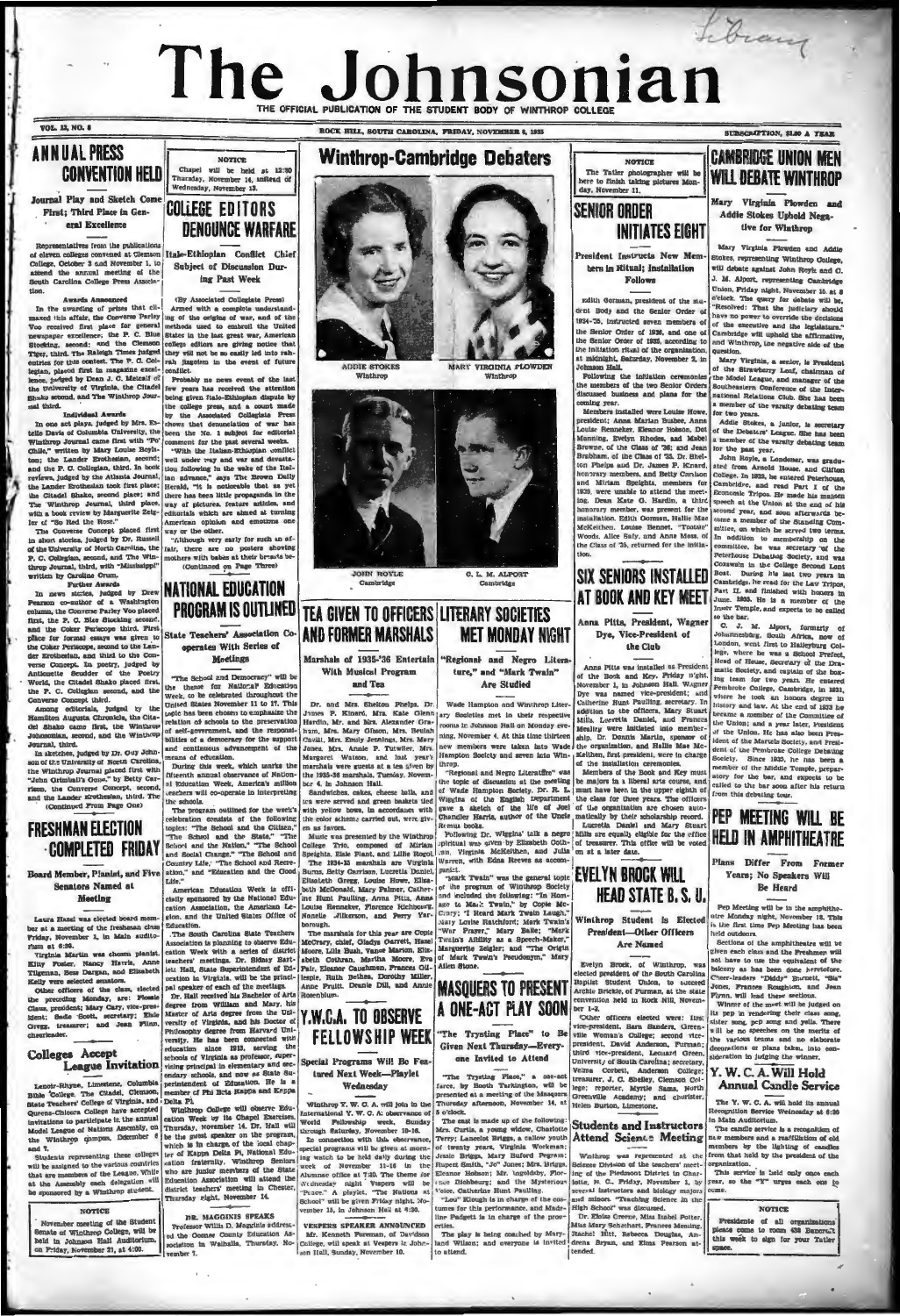# THE JOHNSONIAN

of the Regular Session The Official Organ of the St.<br>Winthrop College, The South Oarolina College for We

| Advertising Rates on Application                                                                                                          |  |
|-------------------------------------------------------------------------------------------------------------------------------------------|--|
| Entered as second-class matter November 21, 1923, under the Act of March<br>1879, at the nostoffice in Rock Hill, S. C.                   |  |
| Member of South Carolina Press Association                                                                                                |  |
| <b>EDITORIAL STAFF</b>                                                                                                                    |  |
| <b>BUSINESS STAFF</b>                                                                                                                     |  |
| BERGE WISE __________________________________Assistant Business Manage<br>MARGARET CONE accommodation accommodation of Circulation Manage |  |
| <b>REPORTERS</b>                                                                                                                          |  |

ilag, Annie Rosenbium, Virginia McKeithen, Mary Phillips, Ine Sicwart, Ruth Bethea, Mary Gallman, Lorena Galloway, Jessie Teague, Jean Moss, Madeleine Haynsworth

FRIDAY, NOVERMER 4, 1935

#### **ARMISTICE DAY**

This year, it seems to us, is a fitting time to make our Armis tice Day-celebration a stirring commemoration not of those who died in battle, but of those who live for peace.

## With the world tilting dangerously toward war, a celebration of peace is more timely than ever. The endeavors of the peace-makers are constantly brought before our eyes; as are the machinations of the propagandists of war. The efforts of those who attempted to settle the last great war with a treaty were not greater than the efforts of those who are trying to forestall the present crisis with a reconciliaton. Nor are the attempts of the creators of war any less!

With these three factions before our eyes, we approach an<br>Armistice Pay celebration. "Armistice." which according to the dictionary means "a brief pause in war by agreement of the op-<br>posing forces," has come to signify to us the peace brought about as a result of a pause in hostilities.

This peace, which America treasures for more reasons than can be named, is being preserved through the efforts of many in-<br>fluential workers. When the chimes play at eleven o'clock on November 11, pay tribute to those on whom the present peace is depending!

#### TOWARD A MORE "CHARMING" STUDENT BODY

It seems absurd that students of our vears and supposed dis cretica have to be told what to do. We are the first to complain when a notice, stating what to wear when, appears on our bulletin boards. And yet, it seems that we do need just such counseling advising.<br>This state of affairs does not prevail solely at Winthrop

inus same o satuars access one prevail stock that a structure of the same difficulty. One of our neighboring colleges has attempted to remedy this situation by sponsoring a "charm week." During this week, students are supp sandwiches at the table when ham is served!)

We suggest that Winthrop, too, sponsor a "Charm Week,"<br>with Consideration as the theme. We also suggest that the following characteristics should be among those avoided:

1. Knitting at all times and places. Dorothy Dix says that it is all right to knit as long as you can do so without looking at it, and as long as it is not disconferting to the speaker. Not many ad us, however, can knit without looking at it; and statistics show<br>that it is disconcerting to 85 per cent of the speakers. Certainly, the amount of knitting (and newspaper reading) accomplished in<br>the dining room does not repay the trouble and confusion it  $C<sub>0</sub>$ 

S. Entering the post office by the upper door. (This applies<br>to students and faculty.) This causes all kinds of traffic jams and<br>trouble; whereas it would be so simple to follow the unwritten rule of the college, entering by the upper door, and leaving by the lower.

Wearing curlers in the dining room gives us a most untidy  $\overline{\mathbf{a}}$ appearance-not to mention the wearing of hig metal clamps This seems to us unpardonable.

We must prove ourselves capable of making our own judgment. A "Charm Week," we feel, would be a great step in this direction<br>if it were continued throughout the year.

#### Embryo Reporters Confuse Who's Who Co-Eds in Politeness

Columbus, Ohio-The average male student is so much more polite than

**Male Students Surpass** 

function and the students of good and mean<br>grading to the students of good of the land, young we<br>mean aboutd smaller and or the land, young we mean aboutd smaller<br>and whale relation by the small favor. Maybe some young we

Only two out of every 15 co-eds said<br>"thank you" for the favor, while only dependent of every 15 men neglected to do<br>no. Most of the co-eds, the experiment-<br> $er$  reported, are<br>meet to feed that the co-eds, the experiment-<br>

DE NAUDAIN VIBITS COLUMBIA<br>Dr. G. G. Naudain spoke on behalf<br>of the Reserve Ciffelors Association at<br>the banquet given in honor of Colonel<br>J. A. Receionen in Columbia on Tues-

aston, Ell.-Here are some of the answers given by journalism stu

steament in some parameter possess to<br>an in a recent less air Northwestern Uniterparts. The matter parameter<br> $\Delta t$  and the strains of good Anthony Eds., then a relation<br> $\Delta t$  and the strains and the strains and the strain

### **Winthrop Glee Club** At Baptist Church

Winthrop College Gies Clubs, directed by Sara Proctor, and a d, sang " (Paure-Shelley) at the Be otist Chu ch. Su nday nam

Nov. 4:

Am in a daze-but such a lovely on Am in a daze-but auch a lovely one, a<br>Spen the week-end at Olemson and common out and the spent of the source<br>somehow can't adjust myssific to the control of the spent of the spent<br>in a much a mout this beautiful time exc a new phrase going-o 0000 plg! plg!exact meaning unknown; the Tiger of-<br>stact meaning unknown; the Tiger of-<br>fice is pathogenie; there is a place<br>down by the river--; Minnle Greene<br>has a miraculous reme of balance; ediors have unsus ected private lives;

Diary of a Maid in Uniform

Winthrop should have been placed in nders Nov. 5: nmate is becoming insufferabl

dth her knitting. For weeks she has when the massive of the absolute and the absolute of the conditions of the completion of the conversation. At the completion of her last seration. At the completion of her last<br>weater, I think with vast relief we<br>may enjoy a little normal home-life<br>before her next batch of thread (already ordered) arrive

ready ordered arrives, and the coults over the<br>color and gathers all the odds and<br>schools and gathers all the odds and<br>ends of thread anyone will contribute.<br>She is now making doll obthes.<br>spend all my time following heat<br>

#### Curry Program Is On **Press Award Numbers**

"John Grimhall's Gone," by Beth<br>urison, read by Caroline Crum, an Carrison, read by Ca "Po' Chile," by Mary Louise Boy<br>"Po' Chile," by Mary Louise Boy<br>reviewed by Annie Rosenblum w reviewed by Annie Rosenhium were<br>part of a program presented by Culturary Boeiety, Thursday night, N<br>Literary Boeiety, Thursday night, N<br>vember 7, at 6:30 o'clock. The progra<br>dealt with the numbers that won plat<br>at the Sou

ecasi wano die numbera tana weny parochi a termino beling that years.<br>Association mesing that years, David Density and Markon Barantin and Markon Barantin and Markon Barantin parters and Markon application of the society,

nie Bowie; Bulletin Board co mitte nie zowie; zuneam zoaru committee<br>Frances Burnette, chairman; Committee<br>tee on Society Pin: Elisabeth McDon old, chairms<br>Mac Baker, sirman, Lucretia Danisi, Bessi



ITUDENT OPINAL-Pep Meetings and contract and going work for the matrix. We<br>premise for the matrix. We premise formed this year and going<br>in the amphithesite. No more thanks for the amphithesite. No more Orrect in the amphibites<br>the four model of state in the model of statify auditoriums and sore thum<br>be four some of vecal conflicts! Your officers have worked hard for the near<br>"open-sir plan". Be a first-rate sport<br>and giv

Tacred: Loey Slan.

#### Questionnaire Arouses Pennsylvania Campus

Philadelphia, Pa.-(ACP)-A qu

Fhiladelphia, Pa.—(AGP)--A. ques-<br>neixh recently embroided in the base of the mean and women on the University of The Pennsylvania embrand in the Pennsylvania embrand in the pre-<br>free pennsylvania embrand in the pre-<br>penn

uestions of importance in higher education.<br>The girls countered with a question<br>usire for women students which by

"Do you like intelligent men or the<br>"Do you like intelligent men or the<br>typical college toy?"

SANG AT METHODIST CHURCH Derothy Stroud, accompanied by Stave and Bround, accompanied by<br>Lillie Rogol, sang "Jesus, Lover of My<br>Soul" (Wesley) at the Methodist<br>Church Sunday morning, and at Ves<br>pers, Bunday evening, November 2.

NAMED CLASS FIANIST

Mecis Sistare was releved Junior Mass planist at a meeting after chapel<br>Wechesday, November 4. Macie will re-place Frankis Guess, who has with-<br>drawn from school.

Patroniso Our Adverti

#### Eight Students Are In Music Recital

Winth on College Department le presented eight students in th first of a series of rechais. Wednesday afternoon, November 6, in Music Hall Auditorium.

The program- for the afterness follows: "Cuban Dance" The program, for the afternoom was follows: "Cuban Dance" (Mann<br>Excess), by Macy Sistere; "The Las<br>With the Delibsite Air" (Arone), Lommith the Delibsite Air" (Arone), Lommit<br>MeLaurin; "Who'll Bring My Laven<br>der" (German), "Proper" (Gulon) by Elizabeth Meach<br>any, "O Had I Jubal's Eagre" (Handel Sara Proctor; "Night Rong," "Sver<br>Sang," "Smessherr," and "May Owe<br>True Love" (Ashford), by Doroth<br>Norte, by Sara Elahop; and "The Notele, by Sara E wana<br>Walio

### Y. Cabinet Honors **B. S. U. Delegates**

Mumbers of the "Y" Cabinet we hostesses at a tea for the delegate the B. B. U. Convention, in .74 ention, in John Hall, Saturday, November 2, from 4:30  $0.5:30.$ 

to S:30.<br> Nombers of the social committee in-troduced the guests to the receiving<br>line composed of Anna Marian Bushee, president of the<br> $Tx$ W. C. A., Virginian Section, Section, president of Winkings<br> $B_x$ S. Council; Archi

### Local 4-H Club Met **Tuesday Afternoon**

Winthrop 4-H Club met on Tuesday<br>fic-moon, October 29, in Johnson Hall<br>fell farnes was in charge of the pro

gram.<br>Incuise Collins told of her trip to the<br>State Fuir and "Getting More Out of<br>Life" and "Advantages of Judging a<br>Contest.' were the subjects of talks<br>made by Jennie Mac Thomas and Ruth<br>made by Jennie Mac Thomas and Rut

After sacu.<br>ier the business ac<br>:d, refreahments we

#### Eta Sigma Phi Meeting **By Student Volunteers**

"Praenents" was the subject of the<br>meeting of it is Sigma Phi Thursday<br>November 1, in Johnson Esail Virginian<br>MeKelhara was installed as granacture<br>and Mary Caroline Ulmer as pylori<br>And Mary Caroline Ulmer as pylori  $\overline{\phantom{a}}$ 

before the program consisted.<br>The program consisted of an account of the history of Praenesta, by Nel<br>Clarrett, "The Temple of Fortunes" by<br>Elissbeth Brandt, and "The Musician<br>Palestrina," by Mary Carolina Ulmer

R. O. A. Convention

Dr. and Mrs. G. G. Naudain atte reception and dinner-dance P. Vening, Novembar, 1, at "The P. **Priday** Bouth Carolina, give<br>eral Van Horn Mosel<br>1 Corps Area, by the Officers in Gass in b  $x \alpha$  G rea, by the ad of the 4th Co  $r$  of  $R$  $_{\text{Chat}}$ /Ille

#### Dr. Naudain, President of the Southern arotha Reserve Office<br>vas in the receiving <sup>11</sup> Car ur Ilme

**Undergoes Operation** 

Mr. R. H. Jones is recovering rapidly<br>com a masteld operation, which he according rapidly<br>determine Crischer 29 at 64. Finillips<br>deriver, Bospital of Rock Hill.<br>He returned to his home Monday.<br>November 4. It will be severa ntuaent teorernment association mere<br>He is now taking a Master of Arts de<br>gree from the University night schoo

A Scotchman's wife was dying. Call-<br>hap for the base of the base of the base of the base of the base, the<br>stand is the base of the state of the state of the state of the state<br>point of the transferse of the state of the s

Trio Is Organized

**By Miss Stephenson** 

Meacham, soprano; Ve. mezo-soprano; and Mai Mai<br>aito. Dorothy Reid is accon

"The Parting," a play, and a ski, "Birebeard's Wires," will be presented at a meeting of the Masquers, Priday, November 4, at 4:00, in the Masquers, Priday, room of Johannon Hall. A talk will be given by Farunoe Richbourg

Stude (on farming field trip); "Do Farmer: "Yeh, but we just fish to

'em. The Morning<br>ee is observing the Watch comm Weck of World Fellowship and Prayer<br>next week, November 10-16, by having Morning Watch every morning instead<br>of once a week, as has been the prac ne instead or succe is ween, These services will fol-<br>low the world program, so that we will<br>parallel similar services all over the Christian world Christian world.<br>
The social committee has already<br>
shown it's here by its birthday party<br>
and by its corridor "get-together." Plans<br>
are being made for a November birth-<br>
day party—don't you fear, 'cause out<br>
dime's comi 

News-Y's and Other Y's

"Y" committees are in full swing no

every one of 'em.

Jack's Fruit Store

SADLER-NEELY MOTOR

COMPANY

East White Street Rock Hill, S. C.

See the Ne Shiert, 127

at:

WORKMAN-GREENE CO.

a se o e se posa e se se o e o f

Compliments of

Rock Hill, S. C.

128 N. Tress St

**CHARLOTTE, N. C.** 

**Shell Products at** 

Your Rock Hill

**Dealer** 

WHITE OIL CO.

Why Not Meet Your

Friends at

Carolina Sweets

And enjoy a sandwich,

doughnut or anything in

excellent foods?

Everything good to eat-

we have it; we will get it.

or it's not in town!

Simplex Grocery Co.

**ROCK HILL BODY** 

**COMPANY** 

Wants to Serve You

Phone Us

,,,,,,,,,,,,,,,,,,,

Exclusiveness and

**Comfort Combined** 

mit

**ANDREW** 

**JACKSON** 

.<br>Leuguro 2000 este de la

A spray of thoughtful-

ness with every kind of

**KIMBALL'S FLOWER** 

**HOUSE** 

-flower from

**HOTEL** 

**BIBIBIBIBIBI** 

City Wholesale Co., Inc.

The

Radios

Fresh Fruits at All Tim

tary personality to the mean wave outlined that the consideration of the base of the state of the mean of the state of the state of the state of the state of the state of the state of the state of the state of the state of en you want to see anybody,

hat's the pl e to find 'em! ek we're going to initiate a Next we ew policy in the handling of this column—we're going to get members of<br>Cabinet and Counsel to write it, so that

oth style and content will be mor varied. We hope you like it! **Hockey Tournament** 

**Begins November 19** 

Hockey games start Tuesday, Novem

Field.<br>Dot Manning, president of the Ath-<br>letic Association, says, "No end of hard<br>work has been put forth for the tourent. We want the games to be good and the class teams will appreciate<br>their class filling the cheering sections and yelling for their teams." an of the

Lorena Calloway, chairman of Hockey Club, is in charge of the c tourn nent. She will be as isted by the class managers, Betty Hickson, Se Mary Sease, Junior: Marioric Mitchell more, and Clam Fall, Pr

ns from other colleges frequently dait bers, Last Sunday Miss Honne

**Wed George Dade** 

Edith Gorman, President of the Sto-

**ROGER'S STORE** 

For Good Things to Eat!

**PHOTOGRAPHS** 

**Thackston Studio** 

scrapha...Frames

Thackston's Studio

...............

For Every Occasi

Pho

nuss Lillian Wollner, and Mis

#### "Praeneste" Studied at Membership Call Issued

Students interested in any pi mission work are invited to attend the meetings of the Student Volunteers<br>meetings of the Student Volunteers<br>each Sunday afternoon in the Music<br>Room of Johnson Hall from 3 to 4

A study course on "Men and Womof Far Hortsons" has just been com-<br>pleted and "The Christian Internaionale," is now being studied.<br>Outside speakers and deputation

The Naudains Attend

dissionary to Korea, was he Edith Gorman to

Equin Gorman, President of the Studies.<br>
Send Covernment Association for 1934-<br>
35, will be married to George Dade, of<br>
Mincola, Long Esland, New York, at<br>
her home in Hopkins, Saturday, No-<br>
berne in Hopkins, Saturday, No ngaged as a contractor.

s, also

Winthrop's Registrar engages as a contractor.<br>Mr. Dade was graduated from the<br>University of New York in 1925, During<br>his zenior year he was President of the<br>Student Government Association there.

ifill the duties of registrar of Win rop College again.

Ruth Stephenson, aaststant pro-<br>of voice and plano, has recently<br>lized a trio composed of Mary<br>seth Meacham, sond Mai Mar h Film fessor of v<br>organized<br>Elizabeth

### Masquers to Meet This Afternoon

....................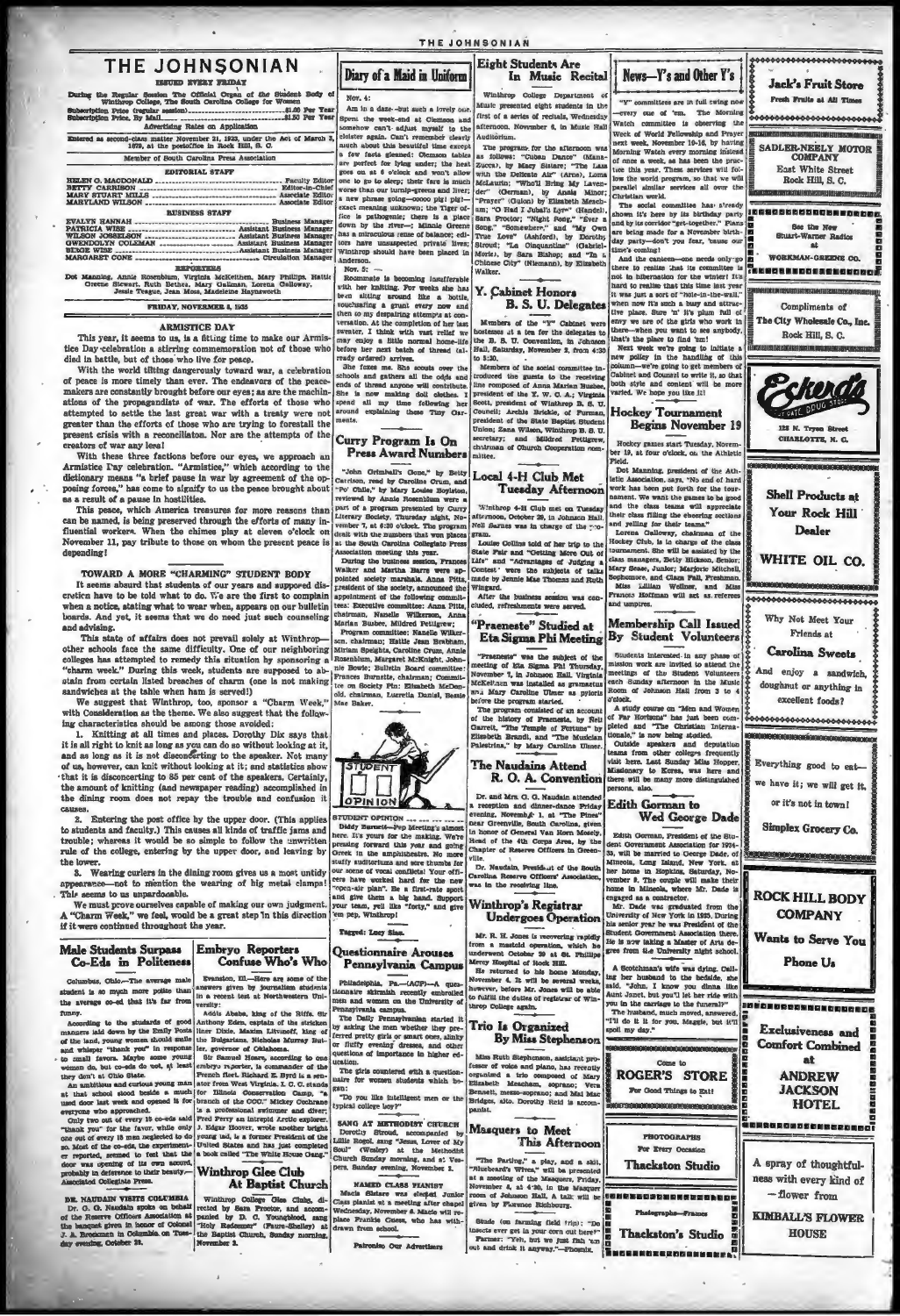

 $\alpha$ 

· HOME

**Pure Grain Lumber** 

**CATAWBA** 

LUMBER CO.

K



**Say Over Advant** 

 $\overline{u}$